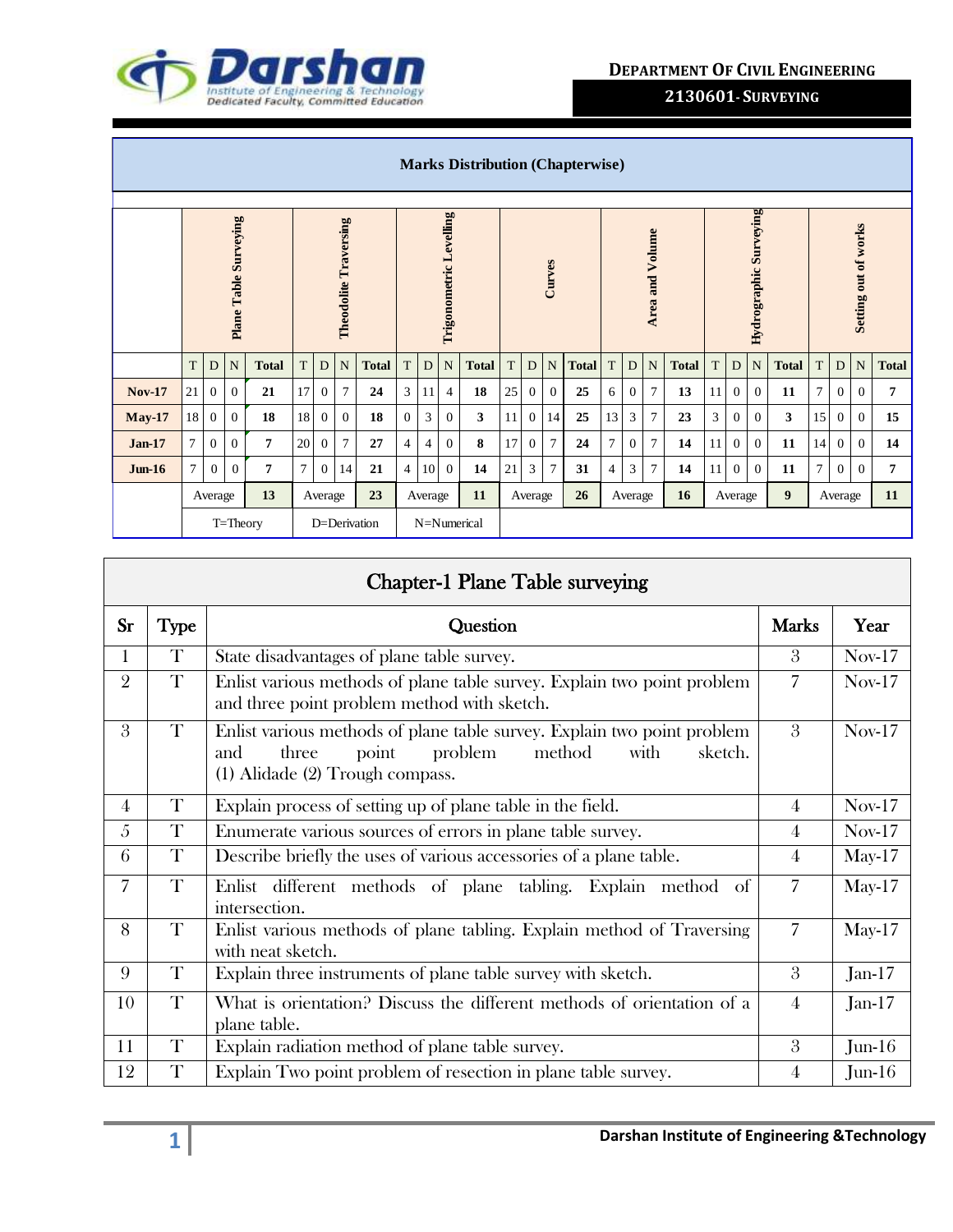



|                |             |                                                                          |                                                | <b>Chapter-2 Theodolite Traversing</b>                                                                                                                                                                                                                                                                     |                          |                        |                |           |
|----------------|-------------|--------------------------------------------------------------------------|------------------------------------------------|------------------------------------------------------------------------------------------------------------------------------------------------------------------------------------------------------------------------------------------------------------------------------------------------------------|--------------------------|------------------------|----------------|-----------|
| <b>Sr</b>      | <b>Type</b> |                                                                          |                                                | Question                                                                                                                                                                                                                                                                                                   |                          |                        | <b>Marks</b>   | Year      |
| 1              | N           | quantities from given data.<br>Line<br>AB<br><b>BC</b><br>CD<br>DE<br>EA | Length(m)<br>725<br>1050<br>1250<br>950<br>575 | Due to some problems with equipment, the bearings of two sides were<br>not taken for a closed traverse ABCDEA. Compute the missing<br>QB<br>$S 60^\circ E$<br><b>Missing</b><br>Missing<br>S 55°30' W<br>$S 2^{\circ} 45' W$                                                                               |                          |                        | 7              | $Nov-17$  |
| $\overline{2}$ | $\mathbf N$ | Meridian distance method.<br>Line<br>AB<br>BC<br>CD<br>DA                | Northing<br>210.4<br>175.4                     | The latitude and departures of the lines of a closed traverse are given<br>below. Calculate the area of traverse by Co-ordinates method and<br>Southing<br>157.2<br>228.7                                                                                                                                  | Easting<br>154.8<br>52.5 | Westing<br>98.3<br>109 | 7              | $Jan-17$  |
| 3              | $\mathbf N$ |                                                                          |                                                | In a closed traverse the latitudes and departures of the sides were<br>calculated it was observed that $\Sigma L$ =1.42 and $\Sigma D$ =-2.14. Calculate the<br>length and bearing and of the closing error.                                                                                               |                          |                        | 7              | $Jun-16$  |
| $\overline{4}$ | $\mathbf N$ | telescope in horizontal plane.                                           |                                                | A theodolite was setup at $P$ and the angle of elevation of the top of an<br>electric pole QR was $25^{\circ}30'$ . The horizontal distance between P and Q,<br>the foot of the pole was 500m. determine the RL of the top of the pole<br>if the staff reading held on a BM or RL 100m was 3.535m with the |                          |                        | 7              | $J$ un-16 |
| 5              | $\mathbf T$ |                                                                          |                                                | How reading of the vernier theodolite is taken?                                                                                                                                                                                                                                                            |                          |                        | $\,3$          | $Nov-17$  |
| 6              | T           |                                                                          |                                                | What do you mean by balancing of traverse? Explain third rule in detail.                                                                                                                                                                                                                                   |                          |                        | $\overline{4}$ | $Nov-17$  |
| 7              | T           | observation table.                                                       |                                                | Explain repetition method of measuring horizontal angle with its                                                                                                                                                                                                                                           |                          |                        | $\overline{7}$ | $Nov-17$  |
| 8              | $\mathbf T$ |                                                                          |                                                | Give use of following essential parts of transit vernier theodolite. (1)<br>Lower plate (2) Altitude bubble (3) Clamp screws.                                                                                                                                                                              |                          |                        | 3              | $Nov-17$  |
| 9              | T           |                                                                          |                                                | Define (i) Latitude (ii) Departure (iii)Independent coordinates (iv)<br>Consecutive coordinates (v) Closing error (vi) Plunging (vii) Swinging.                                                                                                                                                            |                          |                        | 7              | $May-17$  |
| 10             | T           | with an example.                                                         |                                                | Explain the repetition method to measure horizontal angle. Illustrate                                                                                                                                                                                                                                      |                          |                        | $\overline{4}$ | $May-17$  |
| 11             | $\mathbf T$ |                                                                          |                                                | Explain sequential procedure of temporary adjustment of theodolite.                                                                                                                                                                                                                                        |                          |                        | $\mathfrak{z}$ | $May-17$  |
| 12             | $\mathbf T$ |                                                                          |                                                | List fundamental lines of theodolite and desired relationship between                                                                                                                                                                                                                                      |                          |                        | $\overline{4}$ | $May-17$  |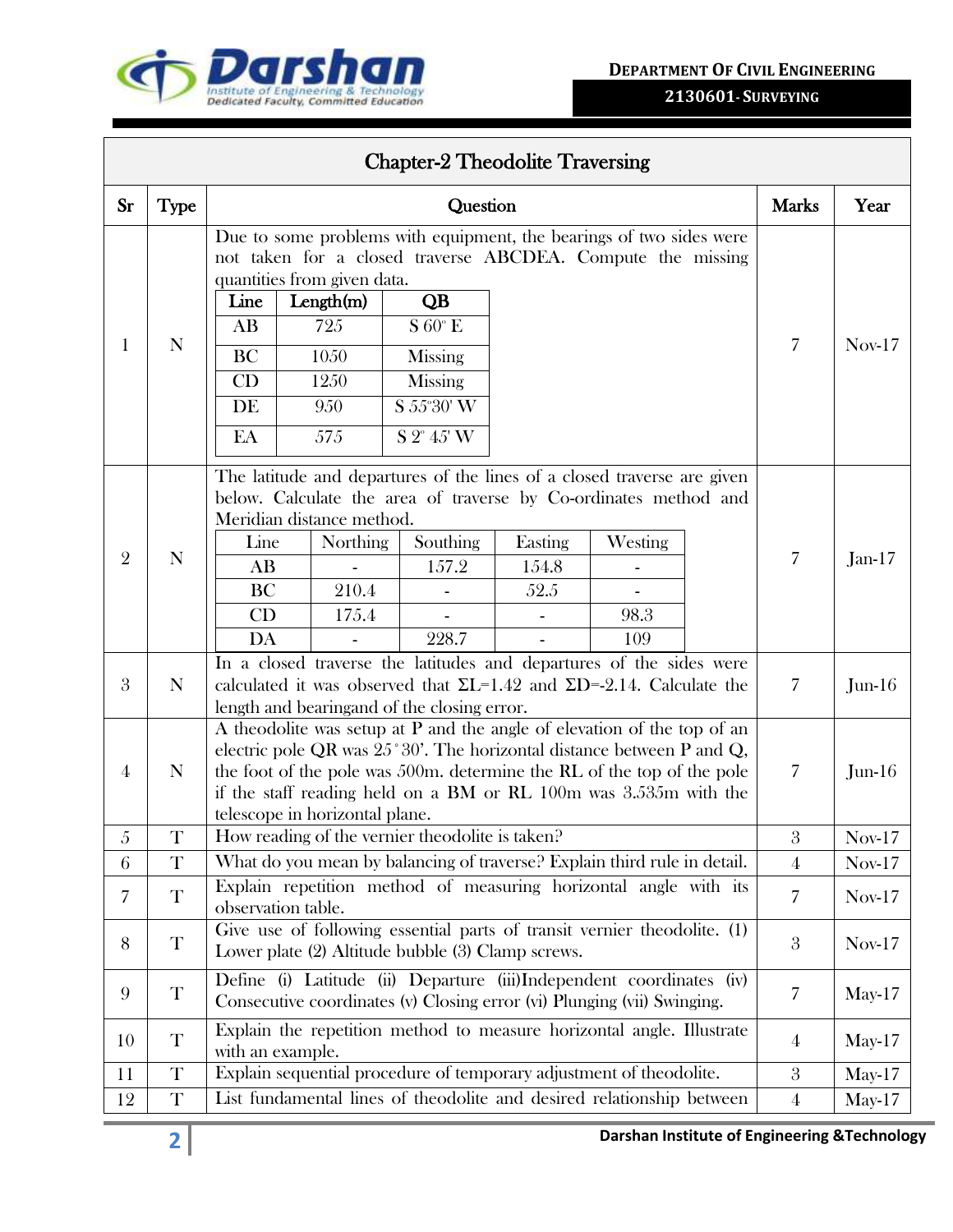



|    |              | them.                                                                                                           |   |          |
|----|--------------|-----------------------------------------------------------------------------------------------------------------|---|----------|
| 13 | T            | What is closing error in a closed traverse? How will you find out its<br>magnitude and direction?               |   | $Jan-17$ |
| 14 | T            | List the Fundamental lines of a theodolite and explain briefly the<br>desired relationship between these lines. |   | $Jan-17$ |
| 15 | T            | Give Classification of theodolites.                                                                             | 3 | $Jan-17$ |
| 16 | T            | What is meant by balancing a traverse? State the various rules used to<br>do this.                              | 3 | $Jan-17$ |
| 17 | $\mathbf{T}$ | Enlist methods of theodolite traversing and explain any one of them in<br>detail.                               |   | $Jun-16$ |

|                |             | <b>Chapter-3 Trigonometric Levelling</b>                                                                                                                                                                                                                                                                                                                 |                |          |
|----------------|-------------|----------------------------------------------------------------------------------------------------------------------------------------------------------------------------------------------------------------------------------------------------------------------------------------------------------------------------------------------------------|----------------|----------|
| <b>Sr</b>      | <b>Type</b> | Question                                                                                                                                                                                                                                                                                                                                                 | <b>Marks</b>   | Year     |
| $\mathbf{1}$   | D           | Derive equation for horizontal distance between instrument and base of<br>object while base of the object is inaccessible and instrument stations<br>and object are not in a same vertical plane.                                                                                                                                                        | $\overline{4}$ | $Nov-17$ |
| $\overline{2}$ | D           | Derive an expression for computing horizontal distance and elevation in<br>trigonometric leveling while base of object is inaccessible and instrument<br>stations are in same vertical plane with instrument axes at different level<br>but the difference in a level is small.                                                                          | $\overline{7}$ | $Nov-17$ |
| 3              | D           | Derive distance and height formula for base of the object is accessible.                                                                                                                                                                                                                                                                                 | $\mathfrak{Z}$ | $May-17$ |
| 4              | D           | Derive formula for height h and distance D in trigonometric leveling<br>when two instruments are set at different level.                                                                                                                                                                                                                                 | 4              | $Jan-17$ |
| 5              | D           | Derive the expressions for computing horizontal distance and elevation<br>in trigonometric leveling while base of the object is inaccessible and<br>instrument stations are in the same vertical plane with the elevated<br>object for the instrument axis at same level.                                                                                | $\overline{7}$ | $Jun-16$ |
| 6              | D           | Derive the expressions for computing horizontal distance and elevation<br>in trigonometric leveling while base of the object is inaccessible and<br>instrument stations are in the same vertical plane with the elevated<br>object for the instrument axis at same level.                                                                                | 3              | $Jun-16$ |
| $\overline{7}$ | N           | A theodolite was set up at a distance of 175 m from the statue. The<br>angle of elevation to the top of the statue was $52^{\circ}$ 14' while angle of<br>depression to the foot of the statue was $15^{\circ}12'$ . The staff reading on<br>B.M. of R.L. 250.270 m with the telescope horizontal was 0.105 m,<br>Find height and R.L. of top of statue. | 4              | $Nov-17$ |
| 8              | T           | How correction for curvature and refraction is applied in trigonometric<br>leveling?                                                                                                                                                                                                                                                                     | 3              | $Nov-17$ |
| 9              | T           | Compare/distinguish between trigonometric levelling and<br>direct<br>levelling.                                                                                                                                                                                                                                                                          | $\overline{4}$ | $Jan-17$ |
| 10             | T           | Compare/distinguish between trigonometric levelling<br>direct<br>and<br>levelling.                                                                                                                                                                                                                                                                       | $\overline{4}$ | $Jun-16$ |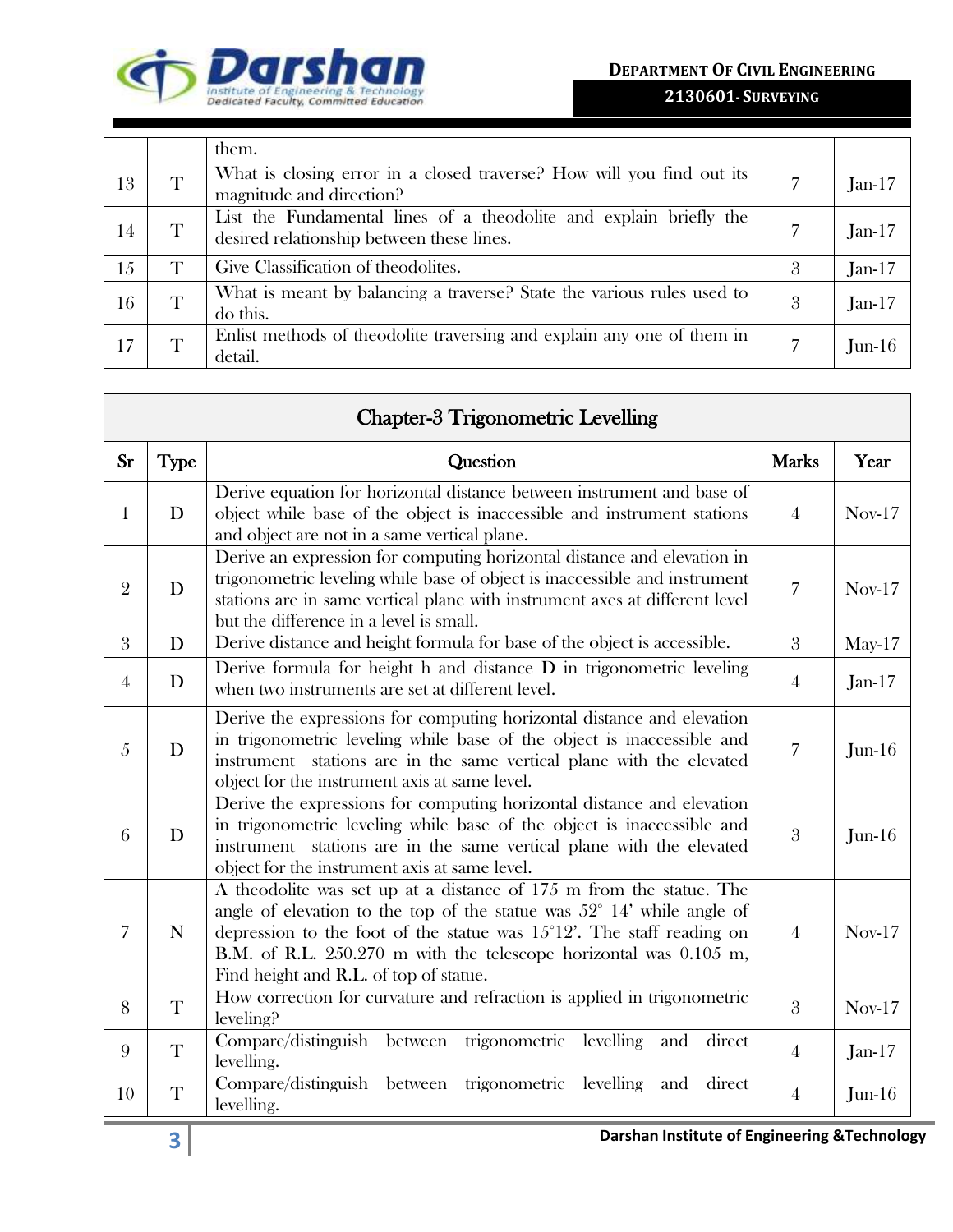

## **2130601- SURVEYING**

## Chapter-4 Curves

| $S_{r}$        | <b>Type</b> | Question                                                                                                                                                                                                                                                                                                                                          | <b>Marks</b>     | Year     |
|----------------|-------------|---------------------------------------------------------------------------------------------------------------------------------------------------------------------------------------------------------------------------------------------------------------------------------------------------------------------------------------------------|------------------|----------|
| $\mathbf{1}$   | D           | Derive relation between radius and degree of a curve. Use arc<br>definition.                                                                                                                                                                                                                                                                      | 3                | $Jun-16$ |
| $\overline{2}$ | N           | The deflection angle is $500$ . Calculate the length of the offsets at $20m$<br>interval measured from the tangent for setting out of curve of 180m<br>radius if, (a) the offsets are radial (b) Offsets are perpendicular to<br>tangent.                                                                                                         | $\overline{7}$   | $May-17$ |
| 3              | N           | Two straight AB and BC intersect at a chainage of 4240.0 m. The<br>deflection angle is $450$ and radius of curve is $344$ m. Calculate, (i)<br>Tangent length (ii) Length of curve (iii) Chainage of point of curve (iv)<br>Chainage of Point of tangency (v) Length of long chord (vi) Degree of<br>curve (vii) Apex distanc.                    | 7                | $May-17$ |
| $\overline{4}$ | N           | Two tangents intersect at a chainage of 1400m the deflection angle being<br>24°. Calculate the following quantities for setting out a curve of radius<br>275m. (1) Tangent Length (2) Length of Long Chord (3) Length of<br>Curve (4) Chainage of point of commencement and tangency (5) Apex<br>distance.                                        | 7                | $Jan-17$ |
| 5              | $\mathbf N$ | Two straight lines intersect at chainage of 1150.50 m and the angle of<br>deflection is $60^\circ$ . If the radius of the curve is $450$ m, determine (1)<br>tangent distance $(2)$ length of curve $(3)$ chainages of points of curvature<br>and tangency (4) length of long chord (5) Degree of curve (6) Apex<br>distance and (7) Midordinate. | 7                | $Jun-16$ |
| 6              | $\mathbf T$ | Discuss field procedure for setting out a combined curve.                                                                                                                                                                                                                                                                                         | 7                | $Nov-17$ |
| $\overline{7}$ | T           | Which data are required to setting out vertical curve?                                                                                                                                                                                                                                                                                            | $\overline{4}$   | $Nov-17$ |
| 8              | T           | Enlist various angular methods of setting out simple circular curve.<br>Write various formulae use to determine various elements of simple<br>circular curve.                                                                                                                                                                                     | 7                | $Nov-17$ |
| 9              | T           | Why reverse curve is not introduce on high-speed highways?                                                                                                                                                                                                                                                                                        | 3                | $Nov-17$ |
| 10             | $\mathbf T$ | Enumerate various methods of measurement of area by offset from the<br>baseline. Discuss coordinate method.                                                                                                                                                                                                                                       | $\overline{4}$   | $Nov-17$ |
| 11             | T           | Explain two theodolite method of setting out of curve.                                                                                                                                                                                                                                                                                            | $\overline{4}$   | $May-17$ |
| 12             | $\mathbf T$ | Define transition curve. What are the requirements of a transition<br>curve?                                                                                                                                                                                                                                                                      | $\mathbf{3}$     | $May-17$ |
| 13             | T           | What is designation of curve. Also discuss arch designation and chord<br>designation.                                                                                                                                                                                                                                                             | $\overline{4}$   | $May-17$ |
| 14             | T           | Explain the procedure for setting out simple circular curve with a tape<br>and a theodolite (Rankine's method).                                                                                                                                                                                                                                   | 7                | $Jan-17$ |
| 15             | $\mathbf T$ | Define transition curve, compound curve and reverse curve.                                                                                                                                                                                                                                                                                        | $\mathbf{3}$     | $Jan-17$ |
| 16             | $\mathbf T$ | Describe types of vertical curves with sketches.                                                                                                                                                                                                                                                                                                  | $\boldsymbol{3}$ | $Jan-17$ |
| 17             | T           | What are the elements of simple circular curve? Explain with neat                                                                                                                                                                                                                                                                                 | $\overline{4}$   | $Jan-17$ |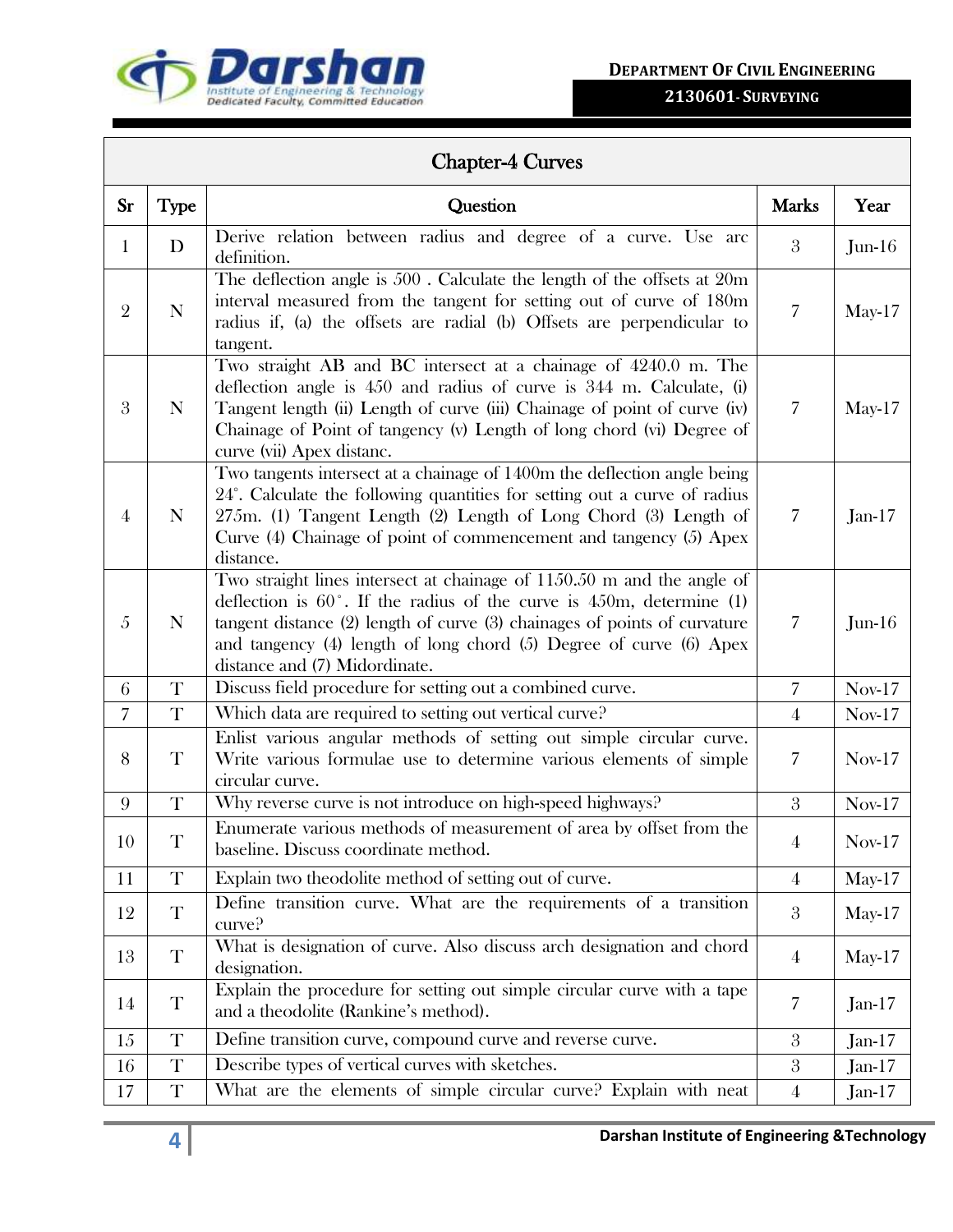**DEPARTMENT OF CIVIL ENGINEERING**



|    |   | sketch.                                                                                                     |   |           |
|----|---|-------------------------------------------------------------------------------------------------------------|---|-----------|
| 18 | T | Draw a neat sketch of simple circular curve with all notations and define<br>point of intersection.         | 3 | $Jun-16$  |
| 19 | T | Explain designation of curve.                                                                               |   | $Jun-16$  |
| 20 | T | Explain offsets from the long chord method of setting out circular curve<br>with neat sketch.               |   | $Jun-16$  |
| 21 | T | Define transition curve, compound curve and reverse curve.                                                  | 3 | $J$ un-16 |
| 22 |   | Explain why super elevation is required in roads and railways. Derive an<br>expression for super elevation. |   | $J$ un-16 |

|                |             | Chapter-5 Area & Volume                                                                                                                                                                                                                                                                                                                                                                                                                                                                                           |                |          |
|----------------|-------------|-------------------------------------------------------------------------------------------------------------------------------------------------------------------------------------------------------------------------------------------------------------------------------------------------------------------------------------------------------------------------------------------------------------------------------------------------------------------------------------------------------------------|----------------|----------|
| <b>Sr</b>      | <b>Type</b> | Question                                                                                                                                                                                                                                                                                                                                                                                                                                                                                                          | <b>Marks</b>   | Year     |
| $\mathbf{1}$   | D           | Derive formula to calculate area by (i) Mid ordinate rule (ii) Average<br>ordinate rule.                                                                                                                                                                                                                                                                                                                                                                                                                          | 3              | $May-17$ |
| $\overline{2}$ | D           | Derive the expression to compute area from offsets to a base line by<br>trapezoidal rule.                                                                                                                                                                                                                                                                                                                                                                                                                         | 3              | $Jun-16$ |
| 3              | N           | The ground level along the centre line of the road is given below. It is<br>proposed that formation level of R.L. 115 m should be kept constant of<br>starting from chainage zero. The formation width of the road is 8 m and<br>side slope 1:1. The ground is level transverse to the centre line. Calculate<br>volume of earthwork by prismoidal and trapezoidal formula.<br>Distance(<br>$\theta$<br>50<br>100<br>250<br>150<br>200<br>m)<br>G.L.(m)<br>117.5<br>116.25<br>115.95<br>116.65<br>117.2<br>117.85 | 7              | $Nov-17$ |
| 4              | $\mathbf N$ | A canal is running in cutting, bed width of canal is 10m and side slope 1<br>$:1.5$ if depth of cutting of canal at 30 m intervals are 1.15, 1.35, 1.40,<br>1.30, 1.40, 1.65, 1.95, 1.85 and 2.10. Calculate volume of earthwork by<br>trapezoidal and Prismoidal formula.                                                                                                                                                                                                                                        | $\overline{7}$ | $May-17$ |
| 5              | $\mathbf N$ | A single-level section has a formation width of 7.5 m, and side slopes<br>2:1. The depth of cutting at the centre at every $30 \text{ m}$ intervals is 1.8,<br>2.175, 2.55, 2.925, and 3m. Find the volume of earthwork in the length<br>of 120 by Trapezoidal formula and Prismoidal formula.                                                                                                                                                                                                                    | $\overline{7}$ | $Jan-17$ |
| 6              | $\mathbf N$ | The ground level along the centre line of a road is given below. It is<br>proposed that the formation level of RL 215.0 should be kept constant<br>of starting from the chainage zero. The formation width of the road is 7<br>m and the side slope 1:1. The ground is level transverse to the centre<br>line.                                                                                                                                                                                                    | $\overline{7}$ | $Jun-16$ |
| $\overline{7}$ | T           | How computation of area is carried out from plotted plan?                                                                                                                                                                                                                                                                                                                                                                                                                                                         | $\mathfrak{Z}$ | $Nov-17$ |
| 8              | $\mathbf T$ | How will you measured area of irregular shape figure by planimeter?                                                                                                                                                                                                                                                                                                                                                                                                                                               | 3              | $Nov-17$ |
| 9              | T           | Explain clearly the use of planimeter (with sketch) to calculate the area<br>of an irregular figure.                                                                                                                                                                                                                                                                                                                                                                                                              | 3              | $May-17$ |